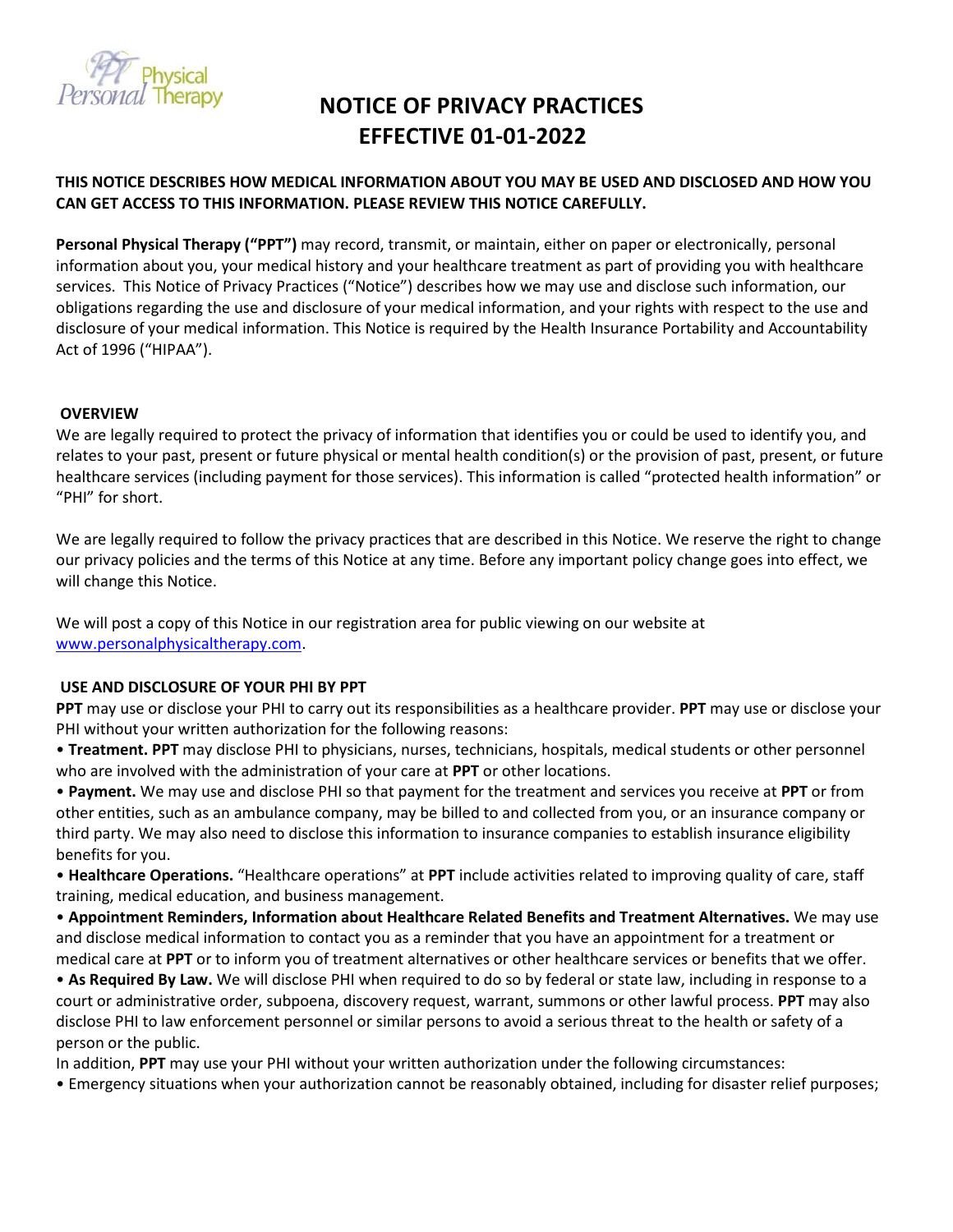

• To business associates (outside vendors or consultants that perform services on behalf of **PPT** and are contractually required to appropriately safeguard your information);

- With your agreement, to a family member, relative, close personal friend, or any other person you identify;
- To facilitate organ or tissue donation if you are an organ donor;
- In connection with workers' compensation claims;
- To report abuse, neglect, or domestic violence as required by state of federal law;
- For public health and health oversight activities, such as preventing or controlling disease or investigations; or
- To coroners, medical examiners, or funeral directors as necessary to carry out their duties.

Certain actions, such as most uses of disclosures of psychotherapy notes, the use and disclosure of PHI for marketing purposes, and disclosures that constitute a sale of PHI, will be made only with your written permission (authorization). Other uses or disclosures of PHI that are not covered by this Notice or applicable laws also will be made only with your written permission.

Massachusetts provides special privacy protections for particularly sensitive conditions or illnesses such as HIV/AIDS, mental health, and substance abuse. **PPT** will disclose such information only in a manner that is consistent with these laws.

You may revoke your permission at any time by writing to the compliance officer at the address below. Once you revoke your permission, we will stop using or disclosing such information for the reasons covered by your written authorization. However, we cannot take back any disclosures made with your permission. We will retain our records of the care provided to you as required by law.

## **YOUR RIGHTS REGARDING YOUR PHI**

Although your medical information is the property of **PPT**, you have certain rights regarding your PHI, including the right to:

• **Inspect and Copy.** With certain exceptions, you have the right to inspect or receive a copy of your medical information or both. We may charge a fee for these services. We may deny your request in certain limited circumstances. If you are denied access to your medical information, you may request that the denial be reviewed. Another licensed healthcare professional chosen by **PPT** will review your request and our denial.

• **Request an Amendment.** If you feel that medical information we have about you is incorrect or incomplete, you may ask us to amend information that is kept by or for **PPT**. We may deny your request if you ask us to amend information that (a) was not created by **PPT**; (b) is not part of the medical information kept by or for **PPT**; (c) is not medical information you are permitted to inspect or copy; or (d) is accurate and complete in the record.

• **Request an Accounting of Disclosures.** You may request a list of the disclosures we have made of PHI that were for purposes other than treatment, payment, healthcare operations and certain other purposes, or disclosures made with your written authorization within the last six (6) years. You may be charged a fee in connection with this request.

• **Restrict or Limit Use or Disclosure.** You may ask us to restrict or limit the use or disclosure of your PHI, including the disclosure of information to someone who is involved in your care or the payment for your care, like a family member or friend. Your request must state: (1) what information you want to limit; (2) whether you want to limit **PPT**'s use, disclosure or both; and (3) to whom the limits apply, for example, disclosures to your spouse. We are not required to agree to your request, unless it relates to an item or service you paid for in full and out of pocket. In this case, you may request that we not share health information pertaining only to that product or service with your health plan for the purposes of carrying out payment or healthcare operations and we will comply with your request unless the information is needed to provide you emergency treatment or except as required by law.

• **Confidential Communications.** Generally, we will use the address, telephone number and, in some cases, the email address you give us to contact you. You may ask us to communicate with you about medical matters in a certain way or